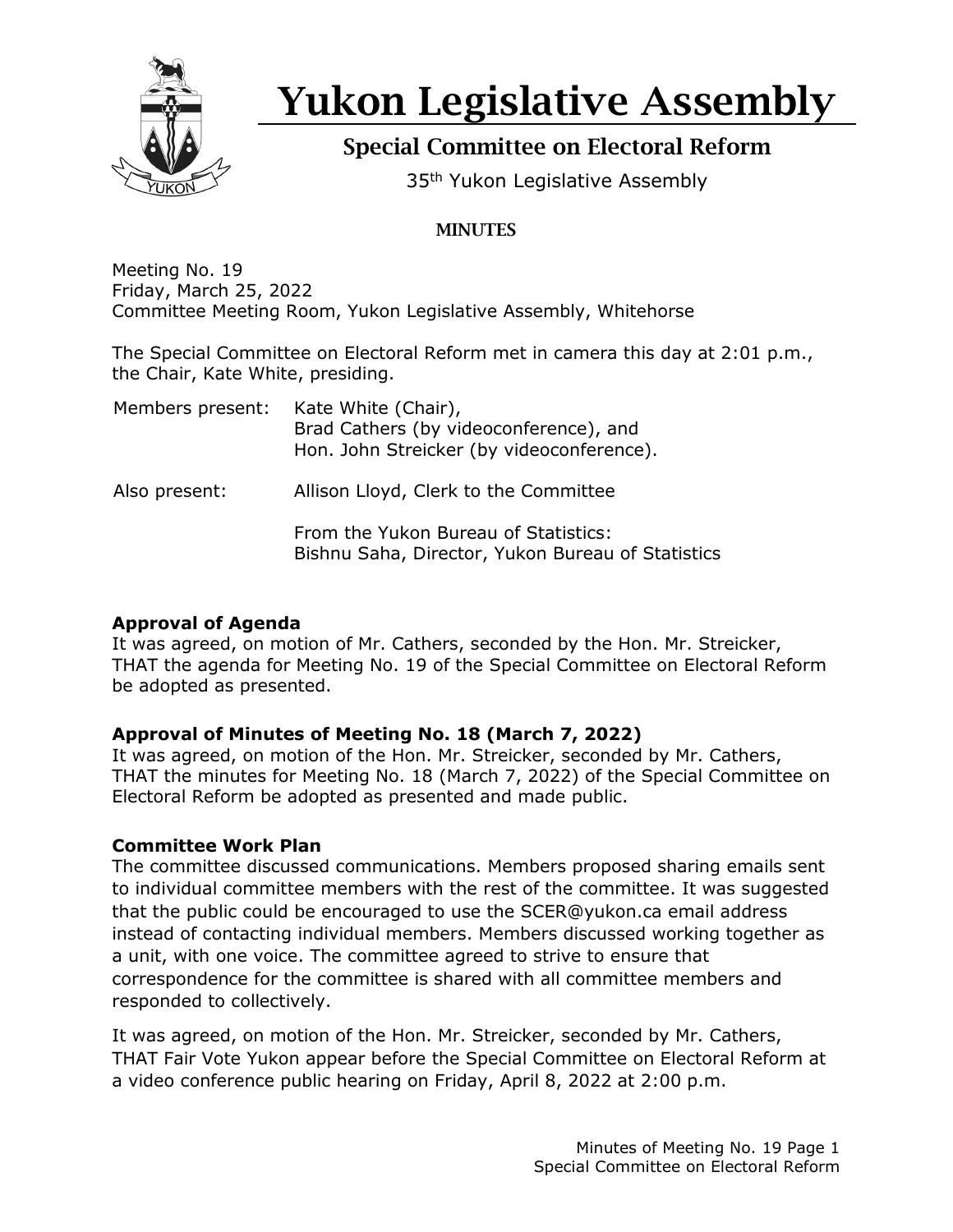The committee agreed to approve the advertisements created by Mammoth by 4:00 p.m. on Monday, March 28, 2022.

#### **Electoral Reform Survey**

It was agreed, on motion of the Hon. Mr. Streicker,

THAT Bishnu Saha, Director, Yukon Bureau of Statistics, appear before the Special Committee on Electoral Reform today, March 25, 2022 at 2:25 p.m. to discuss the electoral reform survey.

Mr. Saha made a presentation on the response to the electoral reform survey and answered questions from committee members.

The committee agreed that the Yukon Bureau of Statistics should close the survey at 11:59 p.m. on Sunday, April 10, 2022. The committee also agreed that no more targeted communications to individuals who have not completed the survey should be sent by the Bureau of Statistics.

Mr. Saha was excused from the meeting at 2:51 p.m.

The committee tasked the committee clerk with preparing a draft press release regarding the closing date for the survey and the upcoming public hearing with Fair Vote Yukon.

The clerk was also tasked with contacting Mammoth regarding advertisements noting the closing date for the survey.

#### **Next Meeting**

The next meeting will be to the call of the Chair.

At 3:01 p.m. the committee adjourned.

Allison Lloyd Clerk to the Committee